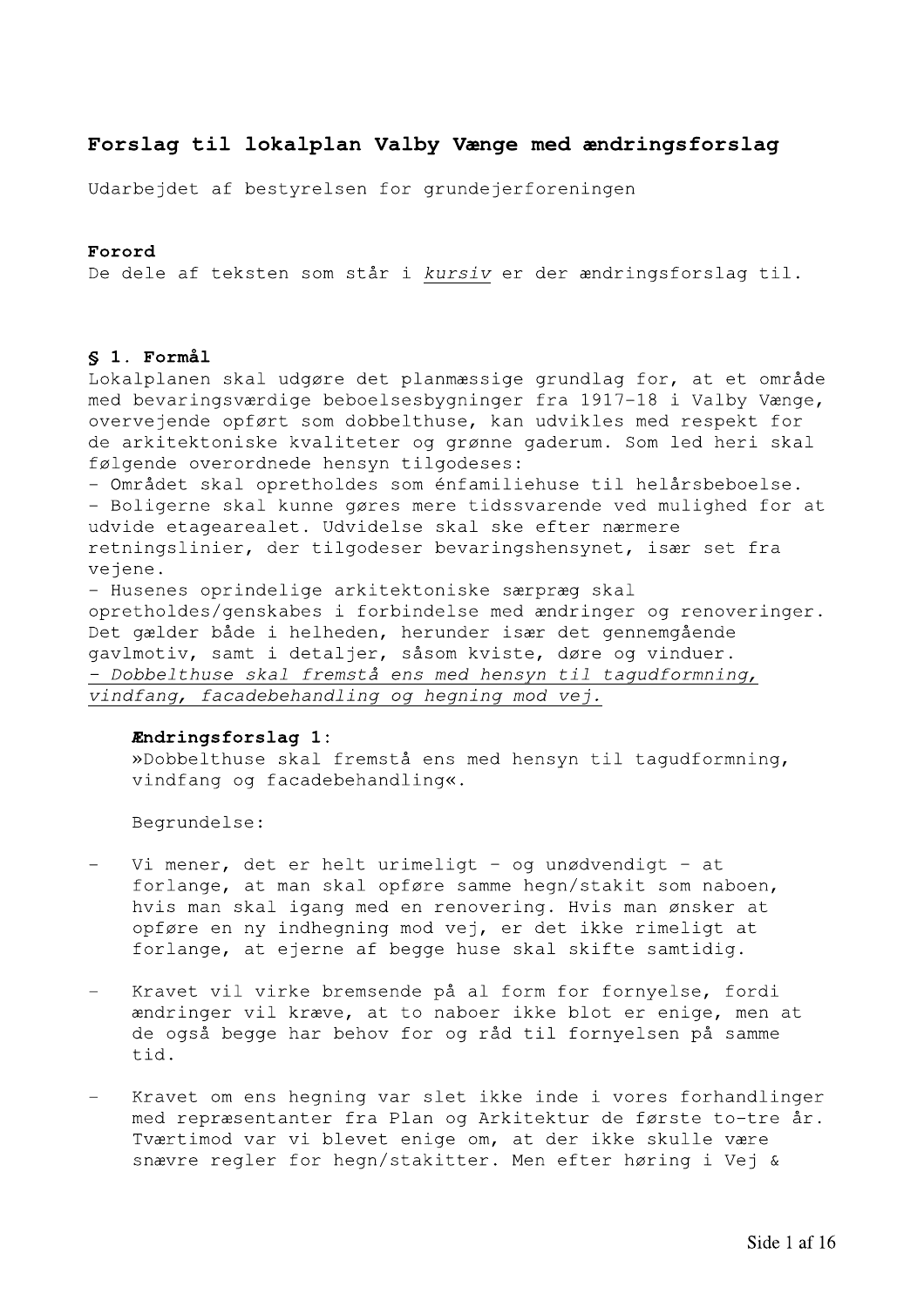Park dukkede forslaget op på vores sidste møde med Plan & Arkitektur, og her gjorde vi indsigelse.

- Områdets grønne helhedspræg og værdifulde træk skal opretholdes. Det gælder både forhaverne kantet af lave hegn, lindealleen langs Eschrichtsvej og enkeltstående bevaringsværdige træer.

### Endringsforslag 2:

»Områdets grønne helhedspræg og værdifulde træk skal opretholdes. Det gælder både lindealleen langs Eschrichtsvej og de vejtræer, der er opført på samtlige veje«.

- Dette punkt, som pludselig dukkede op efter 2-3 års forhandlinger, vil vi protestere voldsomt imod. Forslaget er stillet af Vej & Park, og hvorfor de ønsker at frede træer i folks forhaver, men ikke de vejtræer, der er plantet i hele området, kan vi kun gisne om. Til behagelig orientering er de fleste af træerne købt og plantet for grundejerforeningens midler under bydelsforsøget - mod at Valby Bydel (nu Københavns Kommune) skulle overtage såvel ejerskab som vedligeholdelse. I praksis er det dog grundejerforeningen, der står for vedligehold - også udskiftning af træer, når R98 eller andre har jævnet et med jorden.
- Kravet om bevaringsværdige træer er en skærpelse af bestemmelserne i den gamle servitut, som ellers anses for ret restriktiv.
- Grundene i Valby Vænge er generelt små en gennemsnitsgrund er cirka 350 kvadratmeter. De træer, som ifølge forslaget erklæres bevaringsværdige, er alle placeret i forhaver. Størrelsen på forhaverne varierer, men de fleste er ca. 80-120 kvadratmeter. Derfor vil træer fylde forholdsvis meget på grundene og tage meget lys. Også meget lys på nabogrundene.
- På små grunde vil store træer altid stå relativ tæt på husene,  $\equiv$ og deres rodnet vil komme helt ind til husenes fundament. Ifølge anlægsgartnere er den hyppigste årsag til skader på fundamenter faktisk, at der er plantet store træer tæt på huset. Forklaringen er, at træerne optager så meget vand, at jorden falder sammen og komprimeres i en radius på flere meter. Når jorden synker under en del af fundamentet, opstår sætningsrevner.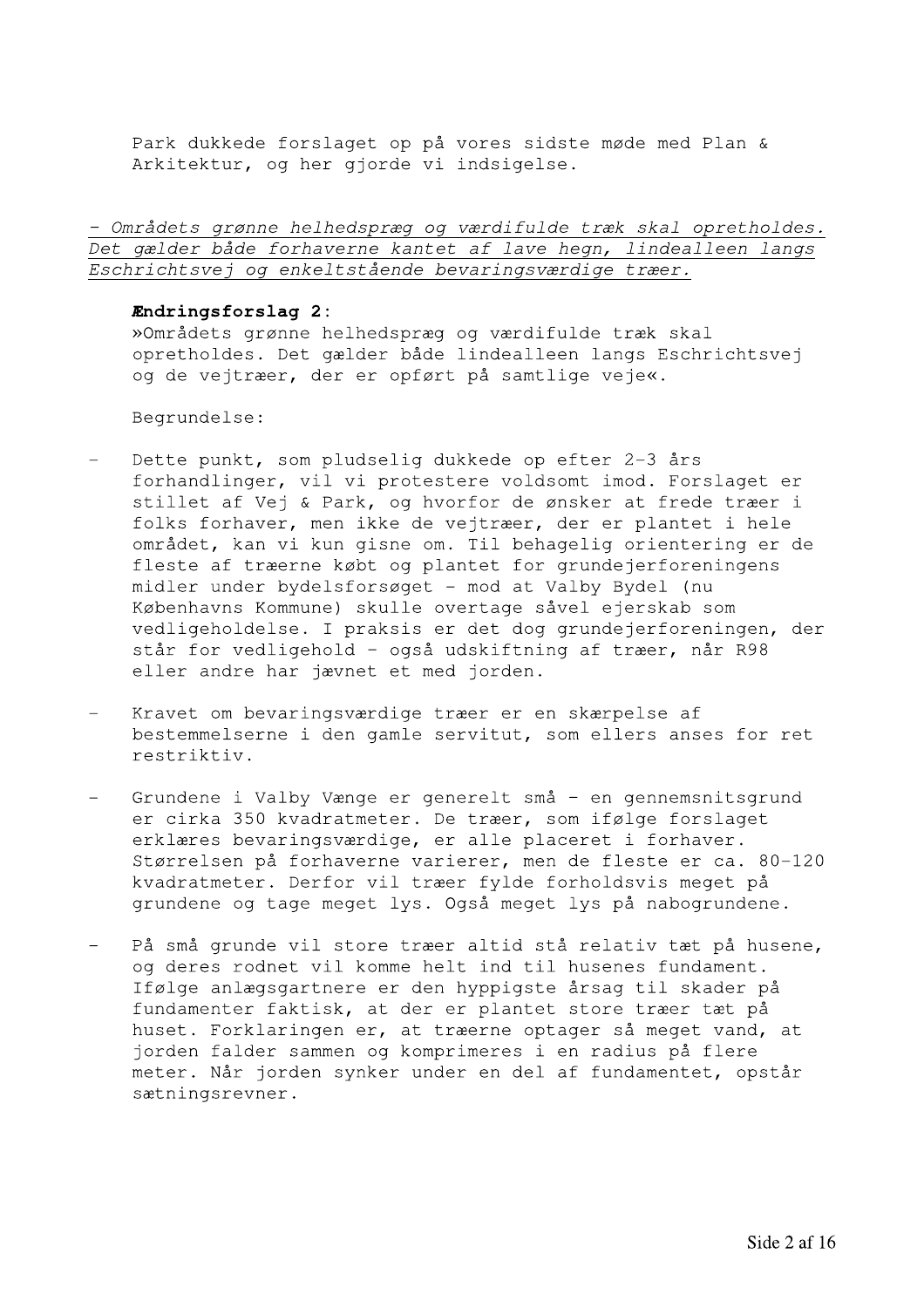- I nabogrundejerforeningen "Lyset" som har samme arkitekttoniske stilart og tætte karakter som "Valby Vænge" blev der i 1996 vedtaget en bevarende lokalplan (nr. 270). "Lyset" har i SAVA-registreringen fået høj bevaringsværdi hvorimod "Valby Vænge" kun har fået middel bevaringsværdi. "Lyset" er væsentlig mere homogent og ensartet end "Valby Vænge" samtidigt med at området har samme grønne helhedspræg, men i lokalplanen for "Lyset" står der intet om bevaring af privat træer. Derfor mener vi, at denne requlering rammer fuldstendigt tilfældigt og er hverken fagligt eller sagligt begrundet.
- Hvis folk i Valby Vænge ønsker at bevare gamle træer på bekostning af lys i boligen, så fint nok med os så længe naboer ikke er generet. Nogle af de udvalgte træer er nemlig flotte. Men vi mener helt klart, at folk selv skal have lov at bestemme.

- Området skal i videst mulige omfang udvikles efter miljørigtige og bæredygtige principper, hvor økologi er integreret i arkitekturen og indikerer en bæredygtig by. Det skal ske gennem bevaring af eksisterende bebyggelse, ved krav til friarealer og ved udnyttelse af den eksisterende infrastruktur, bl.a. fjernvarmenettet

# § 2. Område

Lokalplanområdet afgrænses som vist på tegning nr. 1 og omfatter ejendommene matr.nr.ne 1326-1445 og umatrikulerede offentlige vejarealer Valby, København, samt alle parceller, der efter den 1. oktober 2006 udstykkes i området.

### \$ 3. Anvendelse

Området fastlægges til helårsboliger. Der må på hver ejendom kun opføres eller indrettes én beboelsesbygning med én bolig. Der kan endvidere efter Bygge- og Teknikforvaltningens nærmere godkendelse indrettes fælleslokaler samt mindre, kollektive anlæg og institutioner, der er forenelige med områdets anvendelse til boliger.

## Kommentar:

Ved krav om helårsboliger forstås, at det er i strid med lokalplanen at anvende boligen til eksempelvis feriebolig. Folkeregistertilmelding på adressen vil normalt opfylde kravet om helårsbeboelse.

# § 4. Vejforhold og byggelinjer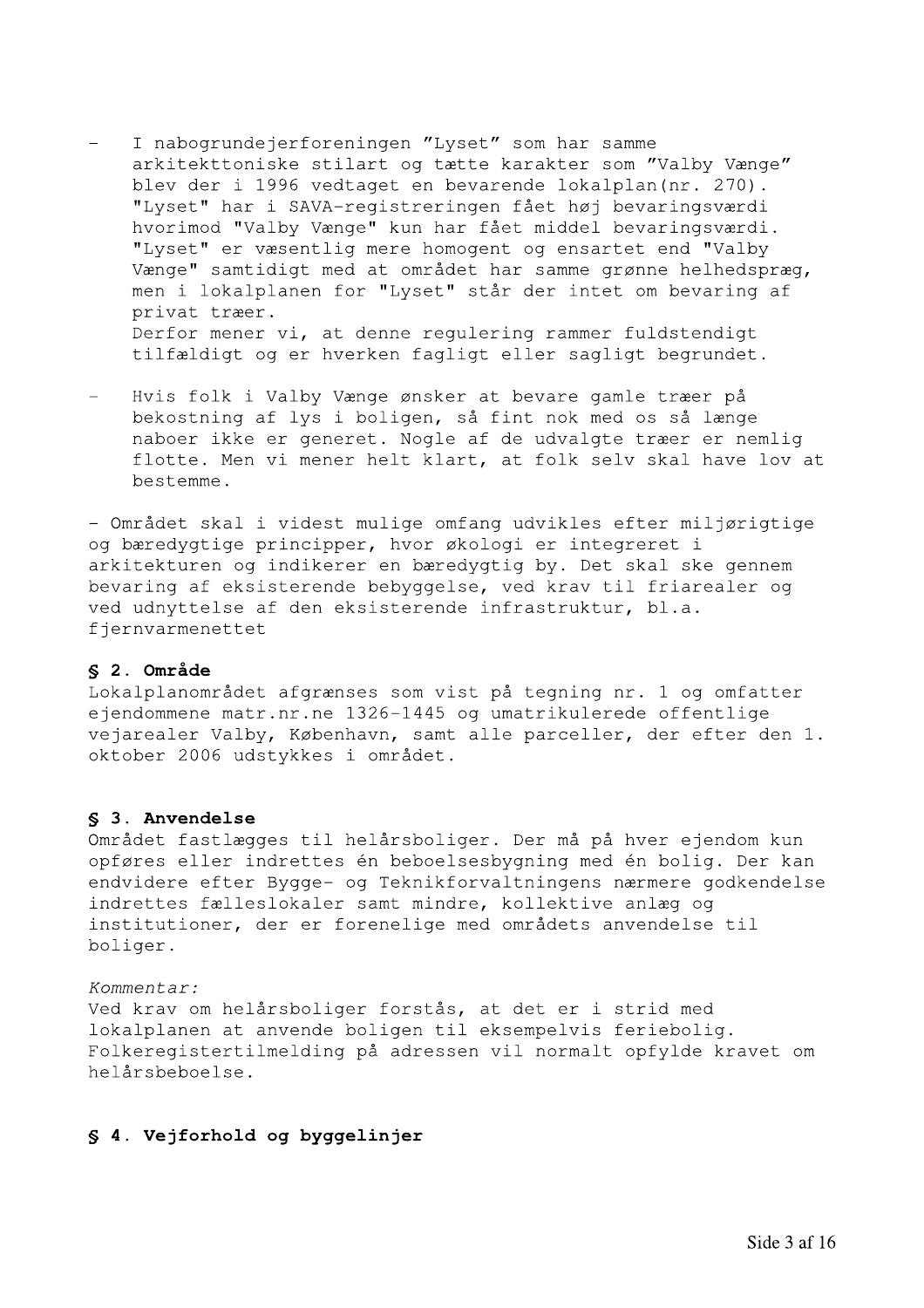Stk. 1. De eksisterende vejlinjer opretholdes.

Stk. 2. Mod Castbergsvej, Mansasvej, Panumsvej og Saxtorphsvej samt den 10 m brede del af Eschrichtsvej fastlægges der bebyggelsesregulerende byggelinjer i en afstand af 4,415 m fra vejlinjerne som vist på tegning nr. 2.

Stk. 3. Vejudlæg, der på tegning nr. 2 er vist med rastesignatur, kan ophæves, når betingelserne herfor er opfyldt.

Stk. 4. Eksisterende lindetræer langs den brede del af Eschrichtsvej skal bevares eller i tilfælde af udgåede træer fornys med træer af samme art, jf. tegning nr. 2.

### Endringsforslag 3:

»Eksisterende lindetræer langs den brede del af Eschrichtsvej samt de eksisterende vejtræer i hele området skal bevares eller i tilfælde af udgåede træer fornys med træer af samme art, jf. tegning nr. 2«.

Begrundelse:

De vejtræer som er etableret i vejene som trafikregulerende foranstaltninger bør også erklæres bevaringsværdige for at områdets grønne helhedspræg og værdifulde træk kan bevares, vi mener endvidere at det ville være klædeligt og helt naturligt hvis kommunen gik foran i sådan en bevaringsplan for det grønne i området.

Stk 5. Del af Eschrichtsvej ud for ejendommene matr.nr.ne 1391, 1392,1393 og 1438 Valby, skal vedligeholdes som offentlig grøn rabat med træer, jf. tegning nr. 2.

## § 5. Bebyggelsens omfang og placering

Stk. 1. Bebyggelsesprocenten må ikke overstige 35.

Kommentar:

På en grund af gennemsnitsstørrelse, 350 m2, vil der med bebyggelsesprocent på 35 kunne opføres en tilbygning på ca. 42 m2 til det oprindelige hus på ca. 81 m2 med forbehold for skelafstandsbestemmelser.

Stk. 2. De oprindelige huse, vist med mørk raste på tegning nr. 3, fastlægges som bevaringsværdige og må ikke nedrives eller ændres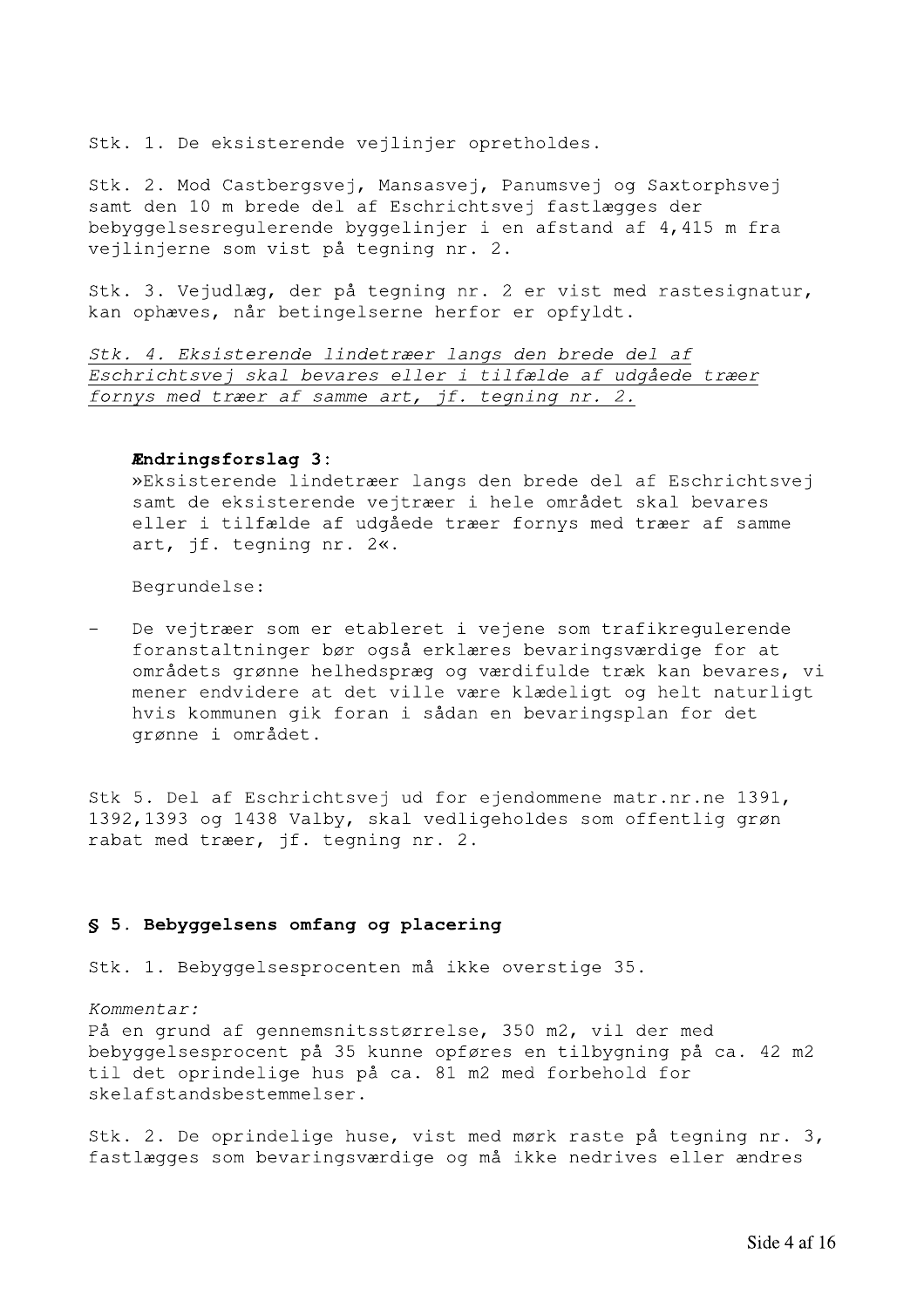uden Teknik- og Miljøforvaltningens godkendelse, jf. dog § 6, stk.  $2.$ 

Stk. 3. Teknik- og Miljøudvalget kan tillade, at der opføres nybyggeri til erstatning for den bevaringsværdige bebyggelse, hvis den pga. brand eller lignende "force majeure"-situation ikke vil kunne istandsættes. Erstatningsbebyggelsen skal - ligesom ny bebyggelse på ejendommen matr.nr. 1349 ibid. - placeres og udformes som den oprindelige bebyggelse, jf. § 6, stk. 2.

### Kommentar:

Bestemmelsen gør det muligt at genopføre fjernet bebyggelse, således at bebyggelsens oprindelige helhed kan opretholdes. Bebyggelsen på ejendommen matr.nr. 1349 Valby blev angrebet af ægte hussvamp, der truede med at brede sig til nabohuset, og måtte rives ned.

Stk. 4. Tilbygninger og havestuer skal opføres inden for de byggefelter, der på tegning nr. 3 er vist med lysegrå raste. Tilbygninger må opføres i 1 etage eller i 1½ etage og havestuer i 1 etage. Tilbygninger i 1½ etage skal ske som forlængelse af og med samme bygnings- og tagprofil som den eksisterende hovedbygning. Tilbygninger i 1 etage skal rykkes 1,0 m tilbage fra facadeflugten.

### Endringsforslag 4:

»Tilbygninger og havestuer skal opføres inden for de byggefelter, der på tegning nr. 3 er vist med lysegrå raste. Tilbygninger må opføres i 1 etage eller 1,5 etage inden for de angivne byggefelter. Tilbygning i 1,5 etage skal ske som forlængelse af og med samme bygnings- og tagprofil som den eksisterende hovedbygning. Tilbygning i 1 etage skal rykkes 0,5 meter tilbage fra facadeflugten«.

Begrundelse:

Hvis man bygger til i én etage på hovedbygningen, som pr. definition er 1,5 etage, skal tilbygningen rykkes lidt tilbage fra facadeflugten for klart at markere, at her er "noget nyt". Det er vi enige i. Forvaltningen siger, at den skal rykkes 1 meter tilbage, og det har vi gennem hele processen gjort indsigelse imod. Vi mener ikke, det har afgørende betydning for synsoplevelsen om tilbygningen rykkes 0,5, 0,75 eller 1,0 meter tilbage. Alene det, at tilbygninger er rykket tilbage, og at tilbygningen kun er i en etage, vil klart markere, at der er tale om "noget nyt."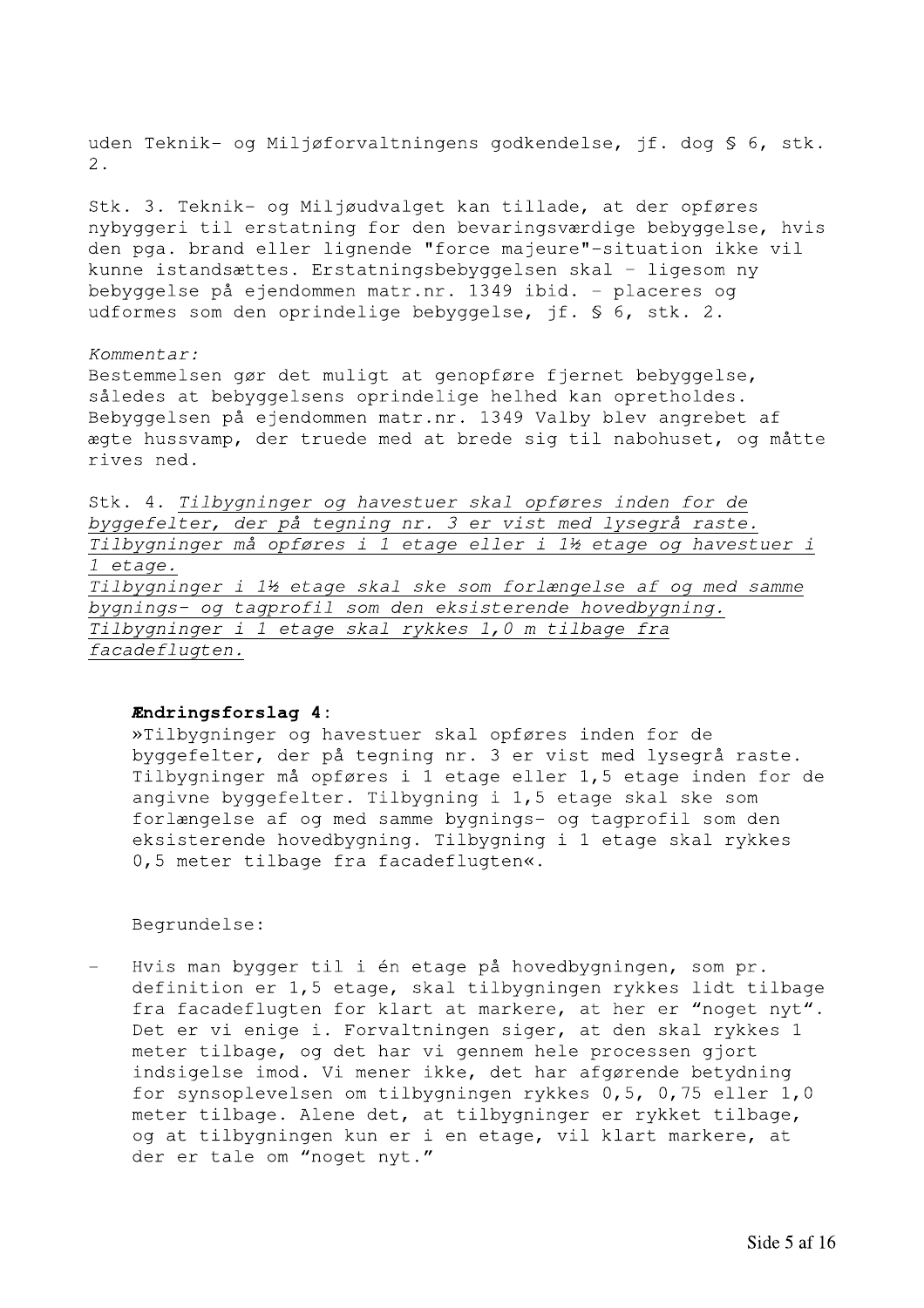$\overline{\phantom{0}}$ På cirka halvdelen af husene er der i hovedbygningen oprindeligt placeret to vinduer mod baghaven. Over hvert vindue er der et murerstik. Placeringen af vinduer og murerstik kan variere en smule fra hus til hus, men på dem, vi<br>har målt, starter murerstikket godt en meter fra hjørnet - På cirka halvdelen af husene er der i hovedbygningen<br>oprindeligt placeret to vinduer do baghaven. Over hvrett<br>vindue or der et murerstikket godt en meter fra hjørnet<br>(facadeflugten). Når man bygger til, vil det være natu

> Stk. 5. Der må ud over den bebyggelse, der i medfør af stk.  $2 - 4$ er muliggjort på hver ejendom, opføres garager, skure, udhuse og lignende småbygninger i 1 etage. Der kan på hver grund opføres 10 m2 overdækket terrasse.  $\overline{\AA}$ bne carporte kan opføres frem til 1½ m fra matrikelskel mod vej. Garager og skure kan placeres frem til mellembygningens facadeflugt, jf. eksempler vist med stiplet linje på tegning 4, 5 og 6. En garage eller carport må højst udgøre 20 m2. Højden må ikke overstige  $2, 5$  m. Småbygninger skal placeres i en afstand fra den

bebyggelsesregulerende byggelinie på mindst 6 m og må have et samlet areal på højst 15 m2. Højden af udhuse m.v. må ikke overstige  $1,8$  m i skel jævnt stigende til  $2,5$  m i en afstand af  $\overline{2,5}$  m fra skel. Den samlede længde af disse bygninger i skel må ikke overstige 10 m.

**Endringsforslag 5:**<br>»Reglerne for bygning af skure, carporte, overdækkede terrasser og andre småbygninger med fast tag følger reglerne i  $sm\hat{a}$ husreqlementet. Åbne carporte kan opføres frem til 0,5 meter fra matrikelskel mod vej«.

- Ξ. Reglerne i det nuværende afsnit er rent ud sagt noget miskmask, der end ikke lever op til det, der står i  $\verb|indstillingsnotatet|,$  som Miljø- og Teknikudvalget godkendte, da sagen var til behandling før kommunevalget.
- Ξ. Højdekravene i den nuværende ordlyd er hentet fra Småhusreglementet. Det er mulighederne for at bygge skure,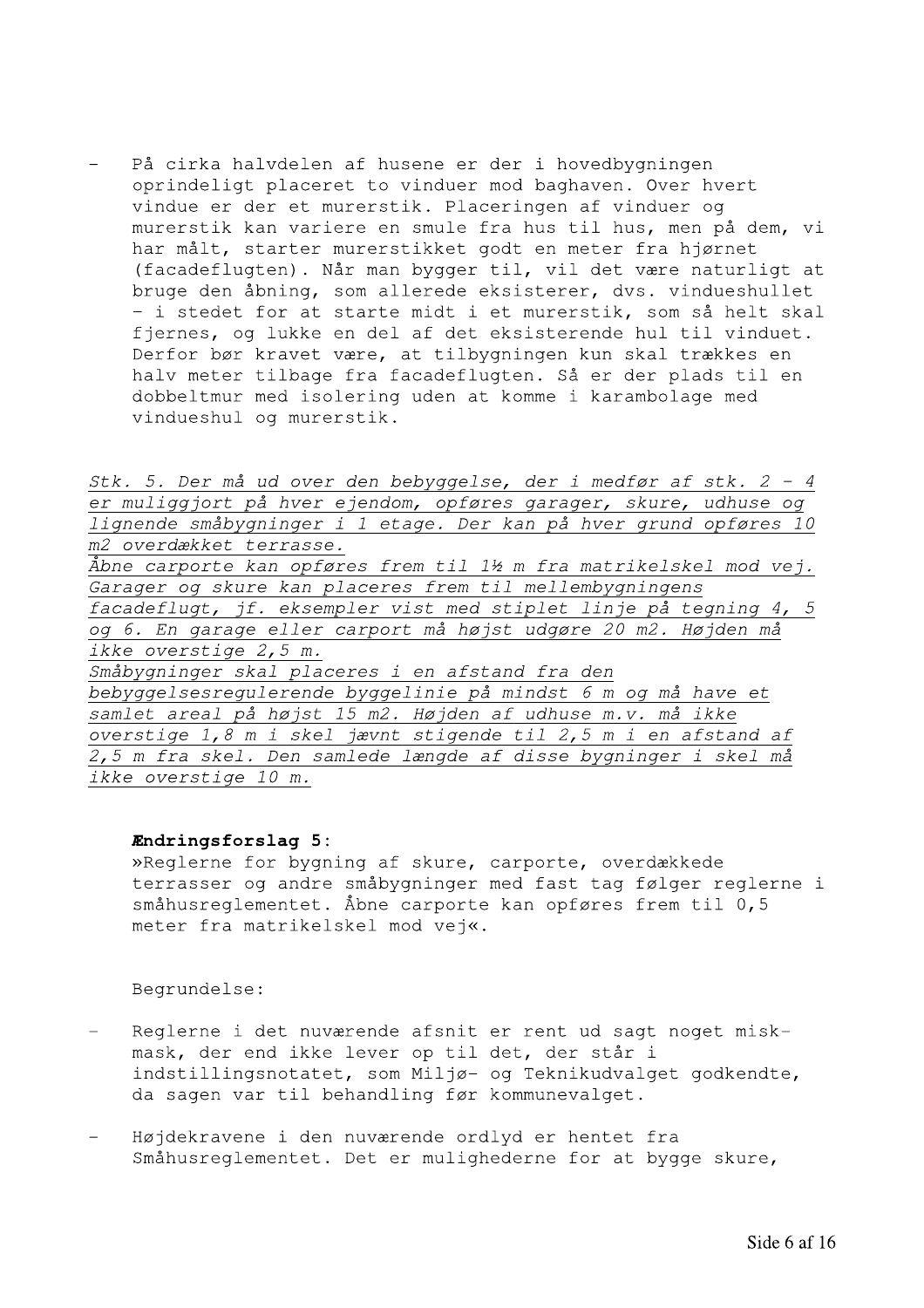carporte m.m. Vi kan ikke se, hvorfor vi ikke skulle være omfattet af Småhusreglementets regler. Her opereres med en samlet kvote - ikke et bestemt areal til carport, et areal til skure osv. Småhusreglementet opererer oven i købet med differentierede regler for små og store grunde.

- For at fortolke den nuværende tekst og vores muligheder for at bygge skure, carporte m.v. har vi været udenbys for at få en ekspertvurdering. Her fik vi at vide, at vi med den nuværende tekst må bygge følgende: Garage eller carport på 20 m2, skure hvis størrelse ikke er requleret, udhuse vis størrelse ikke er requleret og to småbygninger med et samlet areal på maks. 15 kvadratmeter samt 10 m2 glasoverdækket terrasse. I sidste ende vil det vil afhænge af fortolkningen hos den enkelte sagsbehandler, hvilket ikke er tilfredsstillende.
- Ved at følge reglerne i Småhusreglementet opnås en større klarhed og større fleksibilitet, hvilket beboerne i Valby Vænge helt sikker vil sætte pris på. Fleksibiliteten vil bl.a. medføre, at en person, der ikke har brug for carport, kan bygge lidt mere skur eller værksted end de snævre rammer, som forvaltningen foreslår.
- Ifølge Småhusreglementet må den samlede længde af bygninger mod skel højst udgøre 12 meter - ikke 10 meter, som den nuværende tekst foreslår.
- Vi gør opmærksom på, at alle bygninger bortset fra carport skal bygges mindst 6 meter bag byggelinjen og derfor i praksis skal opføres bag huset. Altså vil de sjældent kunne ses fra vei.
- Det er forvaltningens ønske, at carporte "trækkes lidt tilbage" på grunden af hensyn til synsindtrykket fra vej. Det er ikke vores ønske, men vi har hele vejen under forhandlingerne tilkendegivet, at vi kunne acceptere et krav om en tilbagetrækning på 0,5 meter.
- Forhaverne er som nævnt ikke særlig store. Heller ikke særlig dybe. Kun få steder kan der bygges en carport, der alene er placeret i forhaven. I de fleste tilfælde vil carporten fortsætte ned langs huset - i området mellem hovedbygning og naboskel. Jo længere carporten trækkes tilbage fra skel, jo større bliver "sammenstødet" mellem hus og carport. Derfor mener vi, at folk skal have lov til at udnytte forhavens fulde dybde.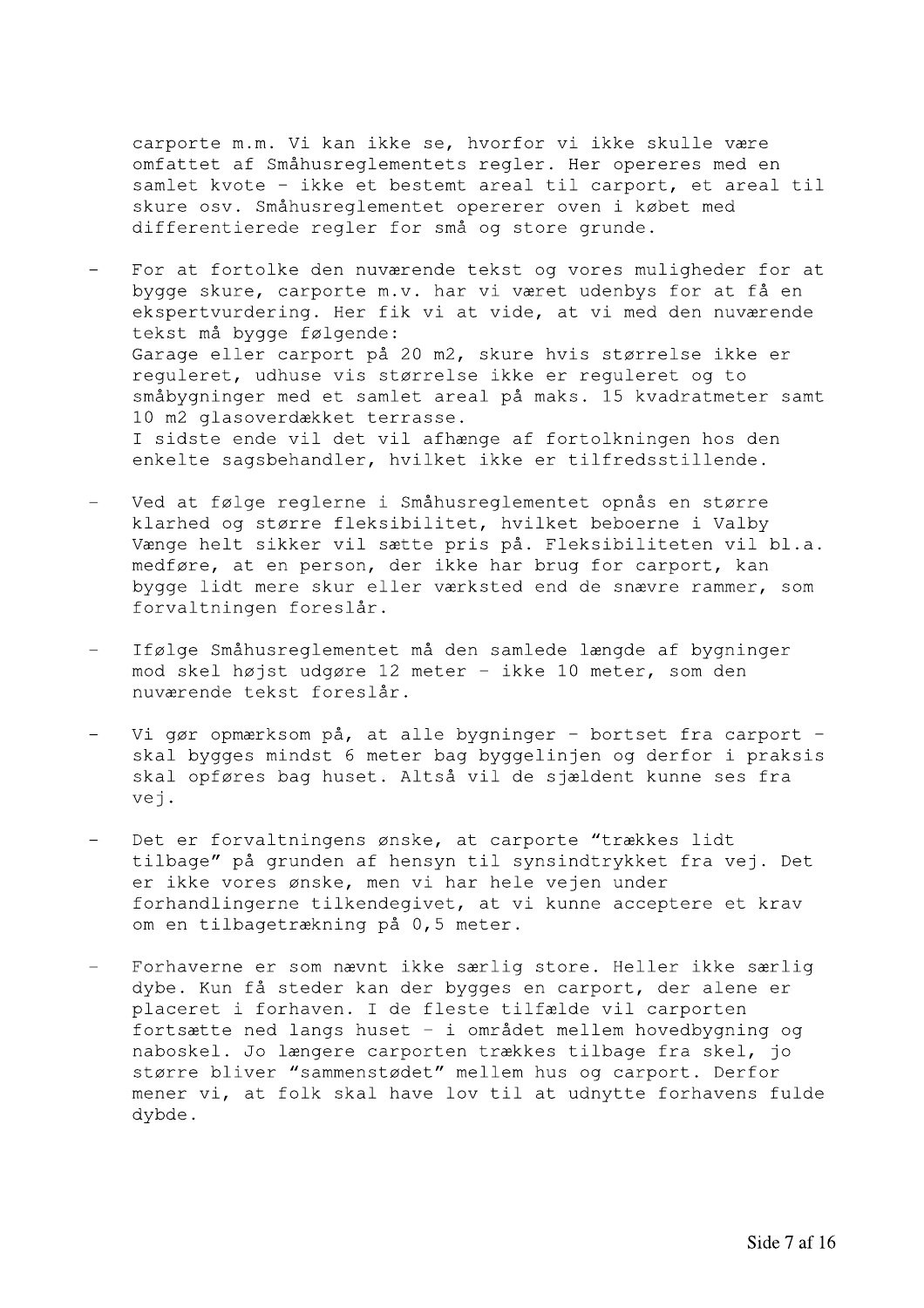Kommentar: Skure skal medregnes i etagearealet, medmindre det drejer sig om småbygninger under 10 m2. Xommentar:<br>
Skure skal medregnes i etagearealet, medmindre det drejer sig of småbygninger under 10 m2.<br> **Endringsforslag 6:**<br>
»Til etagearealet medregnes kun den del af skure, carporte og<br>
overdækkede terrasser som oversti

## Endringsforslag 6:

Begrundelse:

- Som kommentaren er skrevet, er det ikke en kommentar med en meget kraftig regulering.
- Det er i forhold til småhusregelmentet bestemmelser på dette område et helt urimeligt begrænsning af boligarealets udvidelsesmuligheder som vi slet ikke kan accepterer, det vil betyde at, på en gennemsnitsgrund på 350 m<sup>2</sup> er der ingen mulighed for at udvide boligarealet hvis der bygges skure, carporte, overdækkede terrasser på i alt 33 m<sup>2</sup>, hvilket er helt urimeligt. område et helt urimeligt begrænsning af bolig<br>udvidelsesmuligheder som vi slet ikke kan acc<br>betyde at, på en gennemsnitsgrund på 350 m<sup>2</sup> e<br>mulighed for at udvide boligarealet hvis der<br>carporte, overdakkede terrasser på i

Stk. 1. Endringer af eksisterende bebyggelse samt opførelse af ny bebyggelse og tilbygninger skal med hensyn til udformning, materialer og øvrige ydre fremtræden efter Teknik- og Miljøforvaltningens skøn være i overensstemmelse med Valby Vænges oprindelige arkitektoniske udtryk. Bygningsændringer skal i øvrigt harmonere med omgivelserne og områdets karakter.

Stk. 2. For den på tegning nr. 3 med mørk raste viste bevaringsværdige bebyggelse gælder særligt:

a) Enhver ombygning, ændring eller istandsættelse skal udføres i overensstemmelse med bebyggelsens oprindelige fremtræden, udtryk og detaljering og må kun ske efter godkendelse fra Teknik- og Miljøforvaltningen, medmindre ændringerne respekterer nedenstående bestemmelser:

b) Sammenbyggede dobbelthuse skal fremstå ens med hensyn til tagopbygning (spidsgavl eller halvvalm), vinduestakt, vindfang, materialer og farvevalg. Niljøforvaltningen, medmindre ændringerne respekterer nedenståer<br>
bestemmelser:<br>
1 <u>Sammenbyggede dobbelthuse skal fremstå ens med hensyn til</u><br>
1 tagopbygning (spidsgavl eller halvvalm), vinduestakt, vindfang,<br> **Endringsfo**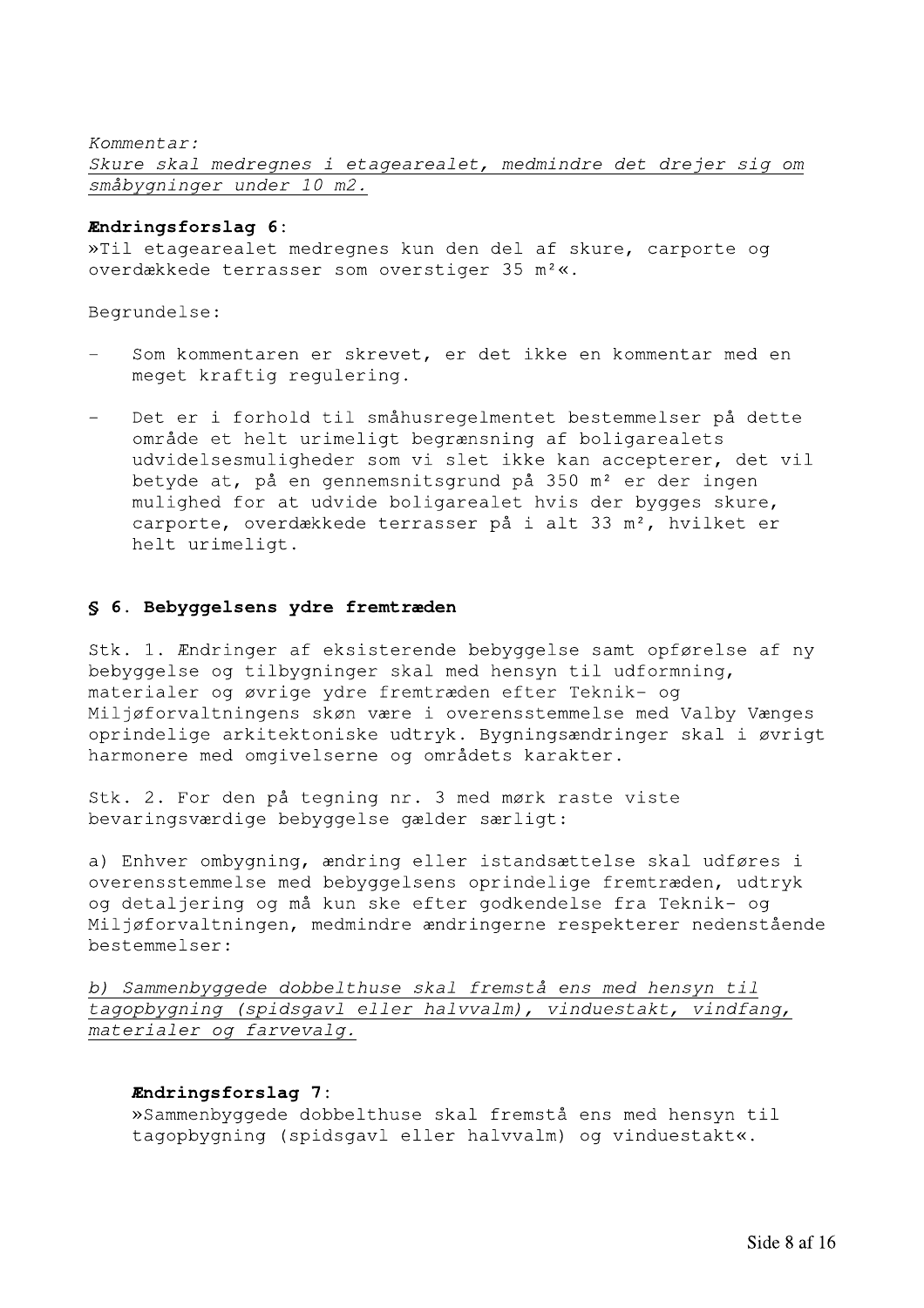Begrundelse:

- Vi er enige i, at vindfang bør være ens på sammenbyggede huse. Men den foreslåede formulering forhindrer, at en grundejer kan bygge et vindfang, hvis naboen ikke har lyst eller råd til at bygge samtidig. Desuden vil formuleringen tvinge en grundejer til at bygge et vindfang magen til naboen, hvis denne allerede har opført et vindfang. Uanset hvordan vindfanget er udformet. Derfor foreslår vi, at reglerne om vindfang udelukkende beskrives i punkt g (i forvaltningens udkast).
- Vi er enige i, at bygningerne fremtræder mest harmonisk, hvis der er brugt samme materialer. Men vi er i tvivl om, hvad der menes med materialer. Og ikke mindst, hvordan kravet om ens materialer senere vil blive fortolket. Eksempelvis er indfarvet mørtel, kalkmaling og silikatmaling tre forskellige produkter. Men det vil ikke være rimeligt at forlange, at noboen skal benytte samme materiale som naboen allerede har brugt. Et andet eksempel er efterisolering: Sidebygningerne har ingen hulmur. Hvis man ønsker at isolere, vil de fleste vælge en udvendig efterisolering, fordi der er et meget lille toilet/bad i det rum, der vender mod vej (de fleste ville være nødt til at flytte et toilet, hvis der skulle efterisoleres indvendigt). Men hvis man efterisolerer udvendigt, opstår der problemer med ens materialer, hvis naboen ikke har udvendig efterisolering - eller får efterisoleret ved samme lejlighed.
- Vi mener ikke, det er rimeligt at forlange, at de pudsede huse skal have samme farve. Så kan der kun skiftes farve, hvis det sker i begge huse samtidig. Ellers kan en grundejer blive tvunget til at vælge samme farve som naboen, selv om vedkommende ikke bryder sig om farven/bedre kan lide en anden farve.
- Ved at kræve ensartethed mht. vindfang, materialer og farvevalg bremses almindelig vedligeholdelse fordi ændringer kun kan ske, når ejerne af begge boliger har tid, råd og behov. Det er - for at sige det pænt - temmelig usmart.

c) Facadeoverflader skal enten fremstå i blank mur eller pudset og fremtræde indfarvet, kalket eller malet. Farven skal harmonere med bebyggelsens udtryk og alder og kan være hvid, beige, gul eller rød i en varm tone.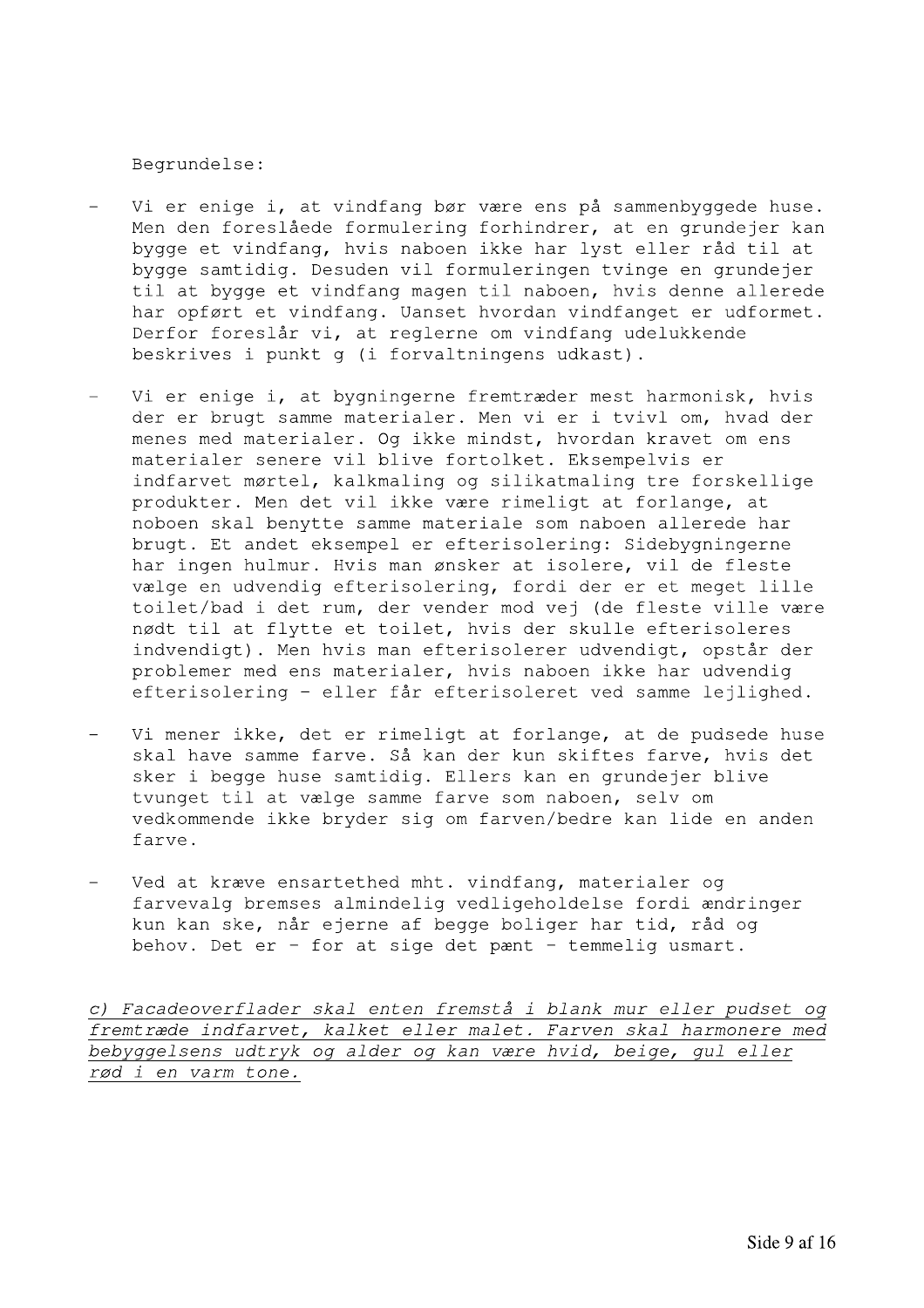## Endringsforslag 8:

»Facaderne på oprindelige bygninger skal fremstå i blankt murværk eller som pudsede, og en farvesætning i farver, som passer til husenes karakter«.

Begrundelse:

Nabo grundejerforeningen "Lyset" har i bydels-atlasset fået en højere score i bevaringsværdighed end Valby Vænge og er derfor erklæret bevaringsværdig hvilket Valby Vænge ikke er, der er vedtaget en bevarende lokalplan for "Lyset" hvor denne tekst er hentet. Lyset er en meget mere homogen og ensartet bebyggelse end Valby Vænge, så når denne tekst er til at administrerer efter i "Lyset" er den det også for Valby Vænge.

d) Oprindelige bygningsdele, såsom kviste og lignende, skal bevares eller retableres således, at de i udformning, materialer m.v. i princippet svarer til den oprindelige udformning, jf. tegning nr. 7. Flunker på kviste skal beklædes med zink eller lignende plant materiale.

e) Gesimser og eventuelle gesimsbånd skal med hensyn til udformning, detaljering, materialer m.v. bevares eller genskabes som oprindeligt, jf. fotoeksempler.

f) Oprindelige vindues- og dørhuller i gadefacade og gavl skal bevares eller retableres. Nye vinduer og døre skal udføres i træ og svare til de oprindelige vindues- og dørtyper, hvad angår opdeling, oplukkemåde, m.v. i princippet som vist på tegning nr. 8. Vinduer og døre behandles med heldækkende overfladebehandling i en farve, der harmonerer med husets øvrige farver (hvid, grøn, brun eller anden mørk nuance). Den enkelte ejendom skal fremtræde med ens vinduestyper. Der må kun anvendes klart planglas, dog evt. ufarvet råglas mod baderum.

# Endringsforslag 9:

»Oprindelige vindues- og dørhuller i gadefacade og gavl skal bevares eller retableres. Nye vinduer og døre skal udføres i træ - eller træ med udvendig beklædning af aluminium - og svare til de oprindelige vindues- og dørtyper, hvad angår opdeling, oplukkemåde, m.v. i princippet som vist på tegning nr. 8. Den enkelte ejendom skal fremtræde med ens vinduestyper. Der må kun anvendes klart planglas, dog evt. ufarvet råglas mod baderum.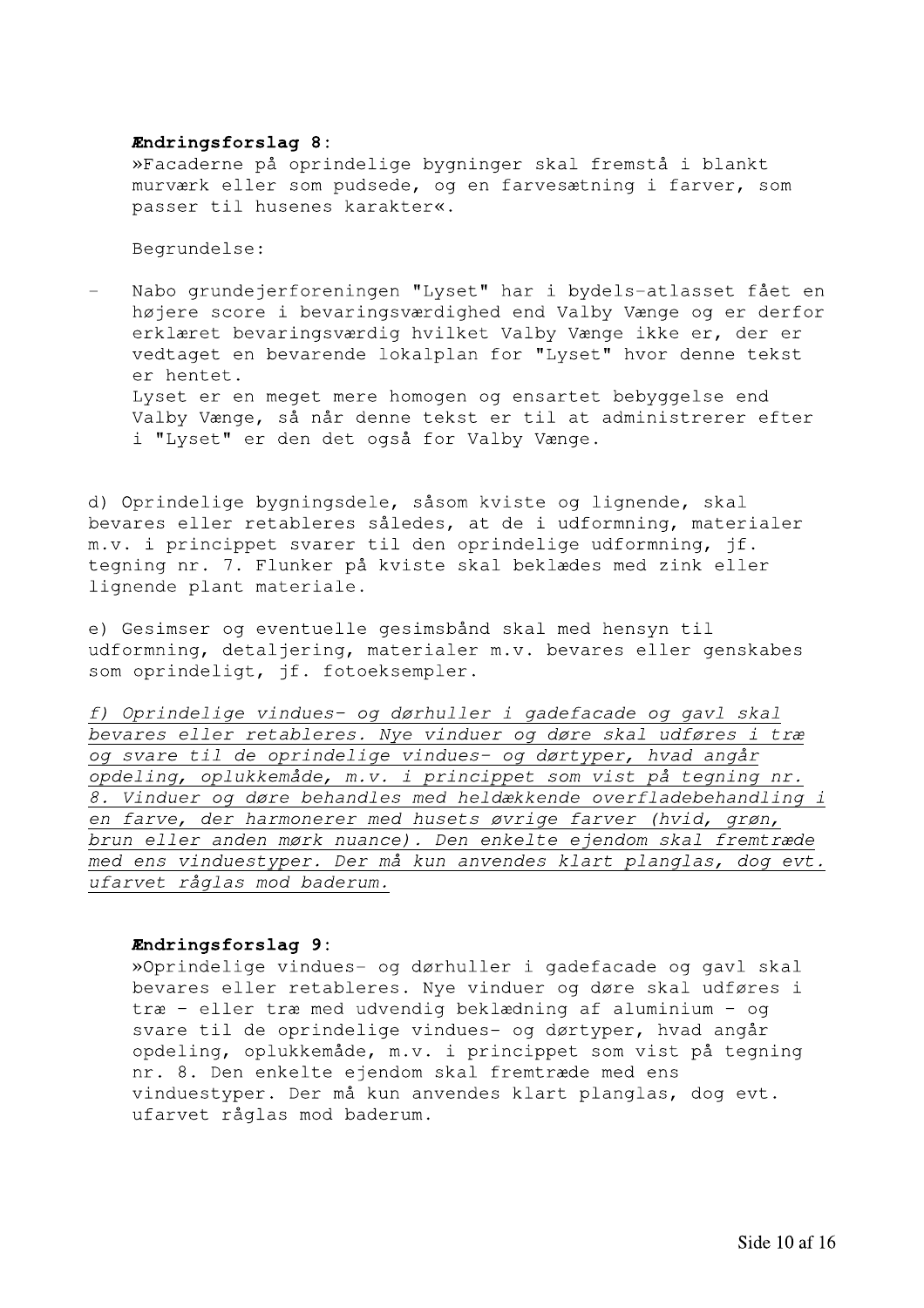Vinduer og døre behandles med heldækkende overfladebehandling. Ved valg af farve til overfladebehandling skal der lægges vægt på, at farven harmonerer med husets arkitektur og alder«.

Begrundelse:

- Vinduernes og dørenes udformning er skitseret i tegning 8. Vinduerne med denne udformning fås også i en udførelse med træ indvendigt og malet aluminium udvendigt. Synsmæssigt er der næsten ingen forskel. Til gengæld kræver aluminium næsten ingen vedligeholdelse, og det sætter folk pris på. Så vi mener, at lokalplanen skal tillade træ/alu.
- I nabo grundejerforeningen "Lysets" bevarende lokalplan har vi hentet teksten omkring farver på vinduer. Denne tekst har dannet grundlag for forvaltning uden problemer, igennem ca. 11 år og er derfor gennemprøvet, enkel og brugbar i dagligdagen.

q) Vindfang skal i sammenbyggede dobbelthuse opføres parvis ens. Vindfang skal fremstå som åbne halvtag uden facadebeklædning, jf. tegning nr. 9.

### Endringsforslag 10:

»Der kan opføres vindfang, og de skal så vidt muligt opføres parvis ens. Vindfanget kan udformes som vist på tegning 9«.

Begrundelse:

- En ejer skal efter vores mening have lov til at bygge et vindfang, selv om naboejendommen ikke har et. Det er ikke rimeligt at forlange, at to naboer skal blive enige først.
- I forvaltningens forslag accepteres kun åbne vindfang. Det kan vi ikke acceptere. Hvis man kigger på, hvad der er bygget af vindfang i området indtil nu, kan man konstatere, at langt de fleste foretrækker et lukket vindfang. Og vi mener, at lokalplanen skal imødekomme folks ønsker på dette punkt. I vores oplæg til vindfangs udformning var der tegninger af både åbne og lukkede udgaver. Men forvaltningen har fjernet alle forslag til lukkede vindfang. (Oprindelige tegninger af både åbne og lukkede vedlægges som bilag).

h) Ved udskiftning af tagmateriale skal anvendes uglaseret rød tegl med traditionel oplæggemåde. Tag på kviste kan desuden udføres med tagpap eller zink. Tagrender, nedløb, skotrender m.v.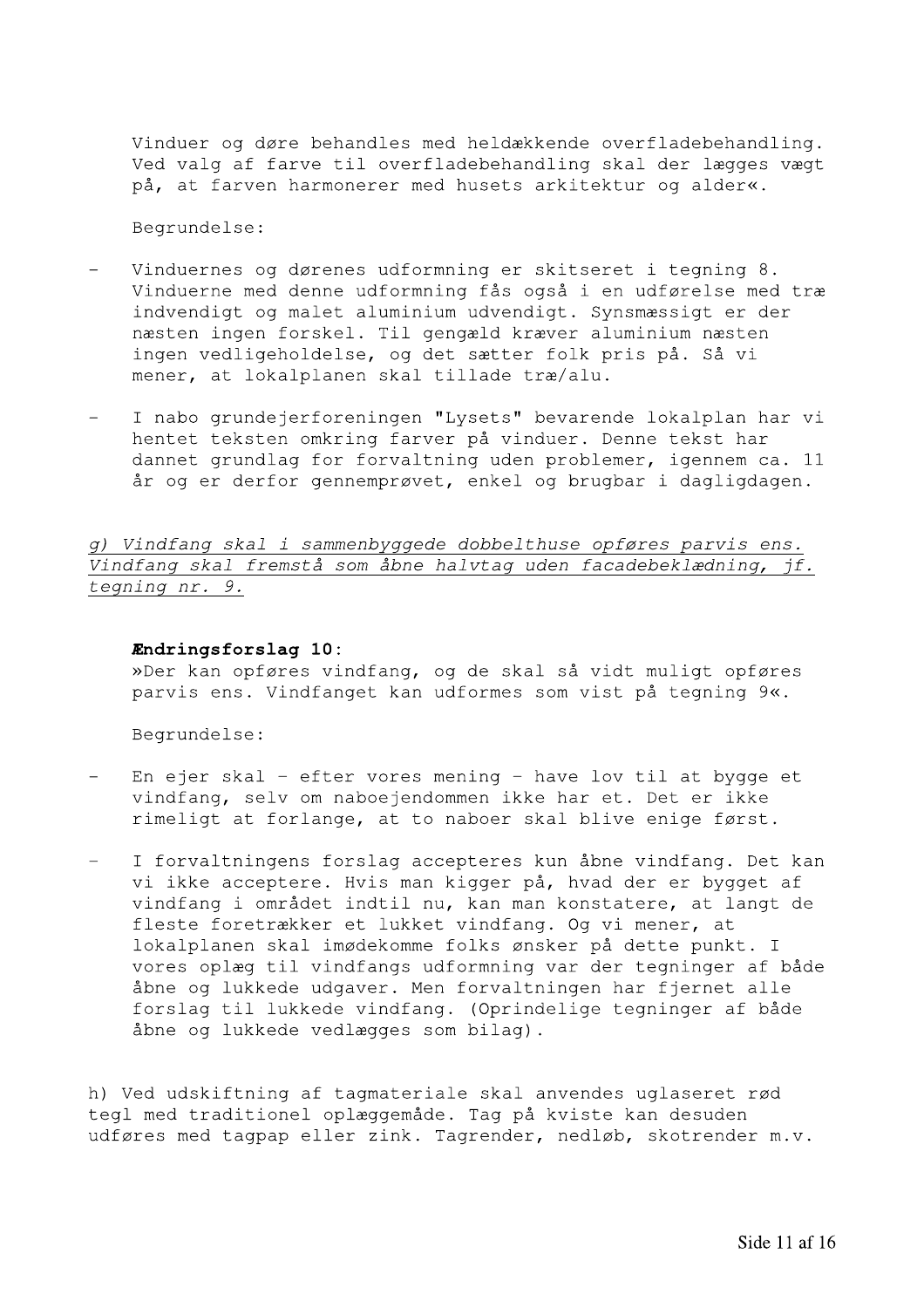skal udføres i zink eller stål. Skorstene skal bibeholdes. Nye skorstene opmures i tegl.

i) Der må i tagfladen kun isættes ét ovenlysvindue eller solfanger på maksimalt 55 x 78 cm med underkant placeret 5 tagsten over gesims.

### Endringsforslag 11:

»I den del af sidebygningens tagflade, der vender mod vej, må der ikke isættes ovenlysvindue eller solfanger«.

Begrundelse:

Vi synes helt ærligt ikke, at lokalplanen skal blande sig i, hvad folk sætter op af solfangere, ovenlys- eller tagvinduer, når tagfladen ikke vender ud mod vejen. Dermed er det begrænset, hvor meget andre lægger mærke til solfangeren, ovenlysvinduet eller tagvinduet. I hovedbygningens tag kan der ikke sættes solfanger/vinduer i mod vej (hvis vi ser bort fra huse på hjørnegrundene) - enten er der spidsgavl eller også er der halvvalm. Eneste placering, der kan genere forbipasserende, er på sidebygningens tag. Dér - på den del der vender ud mod vejen - kan vi se fornuften i et forbud mod solfanger/vinduer. Og kun dér.

Stk. 3. Egentlige tilbygninger skal udføres med facadeoverflader tilpasset det eksisterende hus, og tilbygninger med udnyttet tagetage skal tillige udføres med tagmateriale tilpasset det eksisterende hus, idet bestemmelserne i stk. 2 så vidt muligt skal respekteres. Vinduer skal tilpasses tilbygningens udformning.

Stk. 4. Ny bebyggelse på ejendommen matr. nr. 1349 Valby skal svare til den oprindelige bebyggelse og for så vidt angår tagopbygning, vinduestakt, vindfang, materialer og farvevalg respektere bestemmelserne i stk. 2.

Stk.5. Placering og udformning af antenner, paraboler eller lignende samt andet teknisk udstyr skal ske så diskret som muligt og så vidt muligt ikke være synlig fra vej.

Stk. 6. Carporte skal udføres i let konstruktion, dvs. uden sidebeklædning, efter Teknik- og Miljøforvaltningens nærmere qodkendelse.

# § 7. Ubebyggede arealer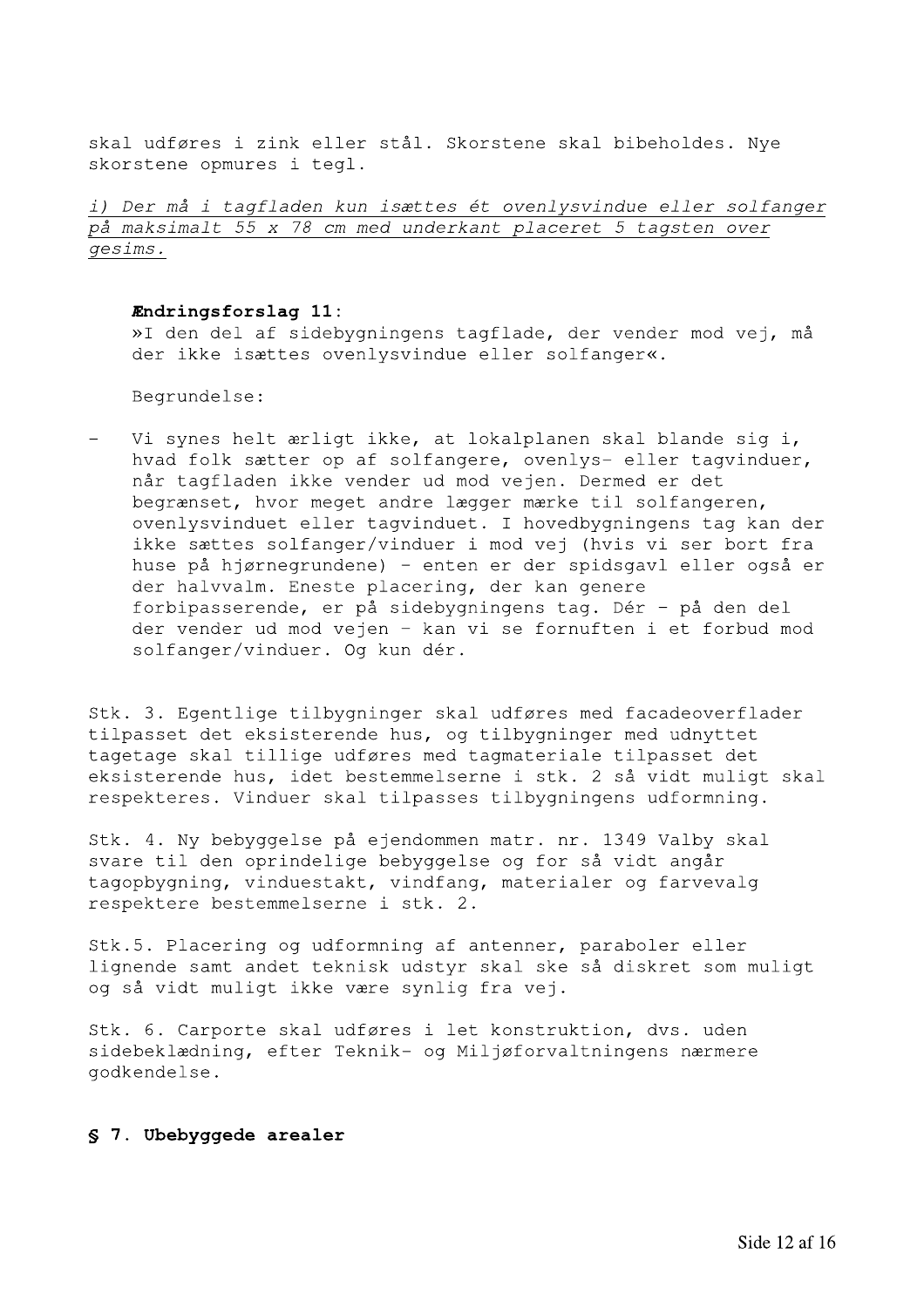Stk. 1. De ubebyggede arealer skal anlægges og vedligeholdes som have med beplantning.

Stk. 2. Arealer mod vej kan fremstå åbne uden skelhegn. Hegning mod vej samt hegning mellem ejendomme med dobbelthuse skal ske med træstakit eller levende, klippede hegn. På ejendomme, hvor forhaven på grund af bebyggelsens placering ikke udgør det primære udendørs opholdsareal, må heqnet ikke have en højde over 1,6 m. For øvrige hegn må højden ikke overstige 1,8 m. Stave i træstakit skal monteres lodret. Stakittet skal overfladebehandles med hvidt eller naturfarve såsom grøn, brun eller anden mørk nuance. Terrænforskel i grænsen mod vej kan udlignes med plantestensmur i cementgrå knækfliser. Forhaver og hegn mod vej skal ved sammenbyggede dobbelthuse fremstå med et helhedspræg med hensyn til hegnets udformning, materialer og farvevalg. Udendørs belysning må ikke være til gene for naboer.

### Endringsforslag 12:

»Arealet mod vej kan fremstå åbne uden skelhegn. Hegning kan ske med træstakit, med levende klippede hegn eller med en plantestensmur af natursten eller cementgrå knækfliser. Heqning mellem ejendomme med dobbelthuse kan ske med træstakit eller levende klippede hegn. Hegn og stakitter må ikke have en højde over 1,8 meter«. Udendørs belysning må ikke være til gene for naboer.

- Egentlig ville vi foretrække, hvis dette afsnit helt blev fjernet fra lokalplanen. Så ville det være op til folk selv at bestemme, hvilket hegn de ville have - kun begrænset af hegnslovens maksimale højde på 1,8 meter.
- Hvis der skal være et afsnit om hegn et, der er bare en chance for, at folk vil efterleve så må det være et afsnit, der er mindre restriktivt og mere realistisk end det oplæg, forvaltningen er kommet med.
- $\equiv$ Flere steder i området er der bygget højbede af natursten, og vi synes ikke, det skæmmer området - endsige strider mod områdets historie og karakter.
- Vi tror simpelt hen ikke på, at et krav om maksimal hegnshøjde mod vej på 1,6 meter vil blive overholdt.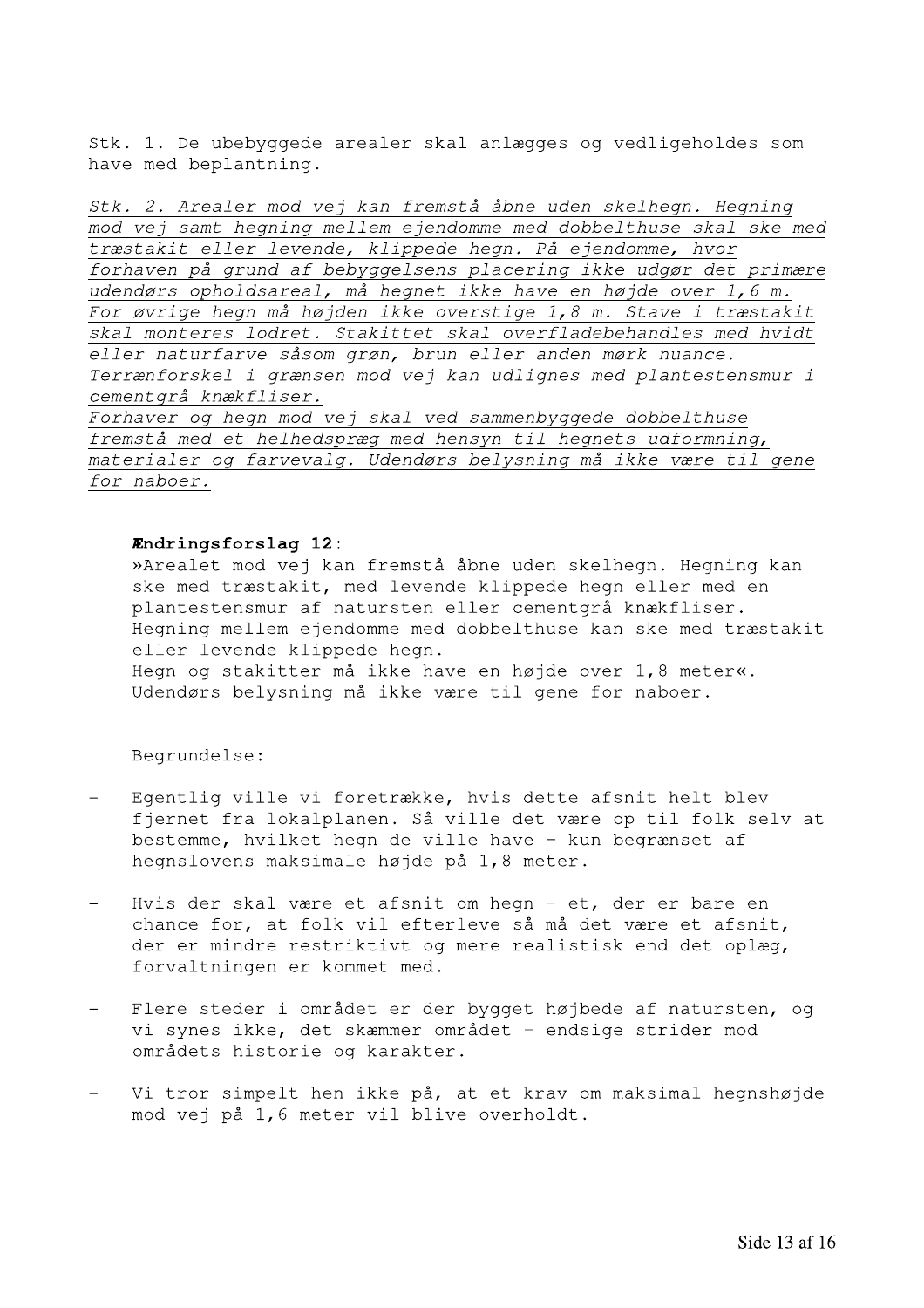Stk. 3. Der må højst indrettes 2 parkeringspladser på hver ejendom placeret på terræn og/eller i carport eller garage. Ved opførelse af en ny beboelsesbygning, jf. § 5, stk. 3 skal der indrettes mindst 1 parkeringsplads.

Stk. 4. Sunde træer skal bevares i videst mulige omfang. Efterplantning eller supplerende træplantning skal ske således, at nye træer ikke vil kunne skabe skyggegener i private haver. Desuden således, at baghaverne bevares som et sammenhængende ubebygget areal med spredt beplantning.

## Endringsforslag 13:

At afsnittet fjernes.

Begrundelse:

- Første sætning »Sunde træer skal bevares i videst mulige omfang« er egentlig uproblematisk, men også uforpligtende.
- Anden sætning »Efterplantning eller supplerende træplantning skal ske således, at nye træer ikke vil kunne skabe skyggegener i private haver« forekommer også uproblematisk. Men i praksis kan det er det stort set umuligt. Med grunde på gennemsnitlig 350 kvadratmeter og en bredte på cirka 12-15 meter er det meget vanskeligt at placerer træer på grundene uden de skaber skyggegener.
- Tredje sætning »Desuden således, at baghaverne bevares som et sammenhængende ubebygget areal med spredt beplantning« er vi direkte imod. Den gamle servitut slår fast, at forhaverne skal helt skal friholdes for byggeri. Det princip er videreført i denne lokalplan - bortset fra, at man fremover må opføre en carport (servitutten er formuleret i en tid, hvor folk kørte rundt med hestevogn ... hvis de havde råd. I dag har folk bil). Men når redskabsskuret, drivhuset, den overdækkede terrasse osv. ikke må være i forhaven, så er det altså nødt til at være i baghaven. Desuden er der levende hegn eller plankeværker langs alle matrikelskel i baghaverne, de vil skulle fjernes hvis dette forslag gennemføres, er det virkelig meningen???

Stk. 5. De værdifulde træer, der er vist på tegning nr. 2, skal bevares og må ikke fjernes uden Teknik- og Miljøforvaltningens tilladelse.

Endringsforslag 14: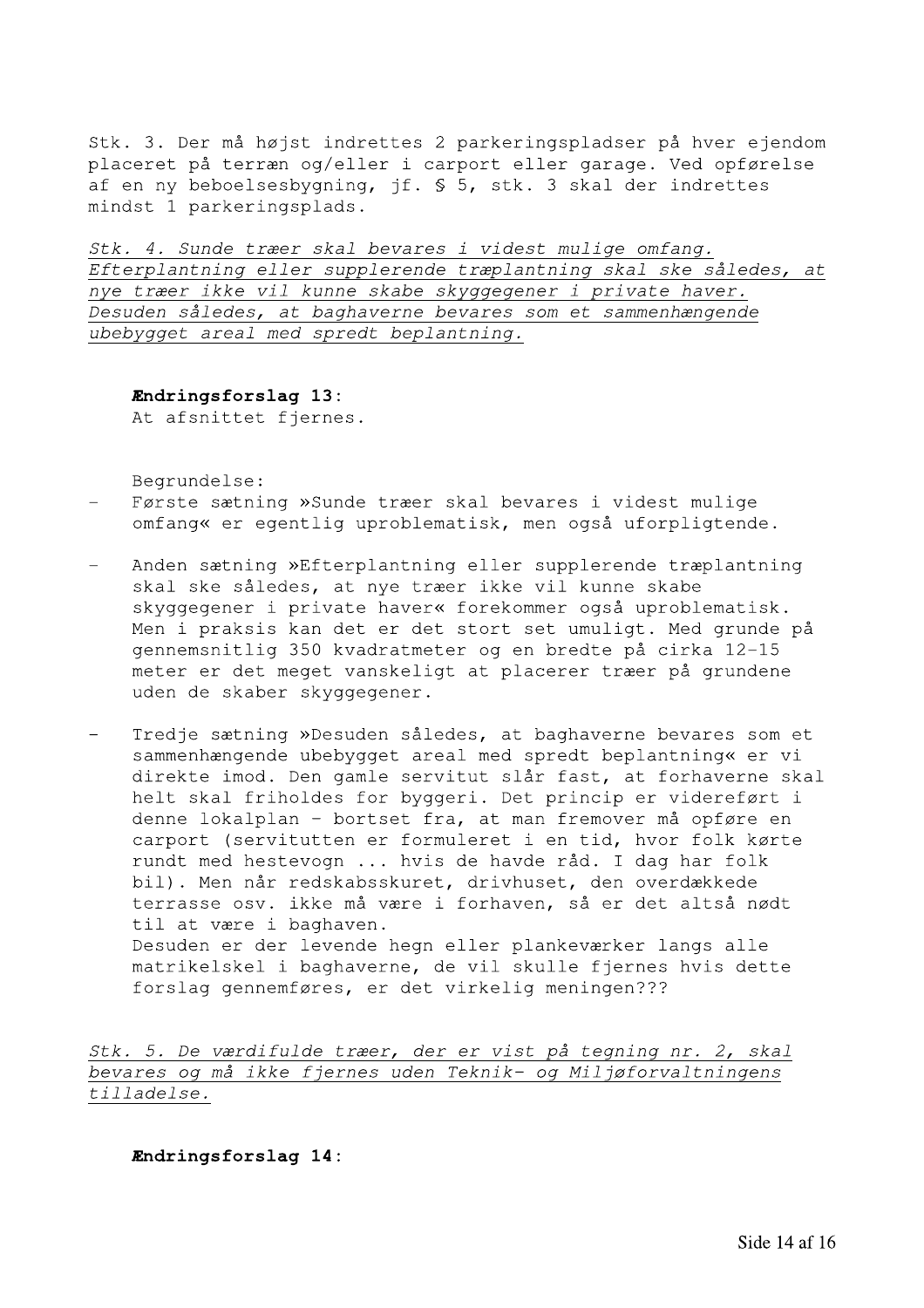At afsnittet fjernes.

Begrundelse:

- Som tidligere nævnt er vi direkte imod, at træer i de små forhaver erklæres bevaringsværdige. Vi har intet imod, at folk bevarer træerne. Vi fastholder blot, at de selv skal have lov til at bestemme. Ikke mindst fordi, det ofte kan vælge mellem dagslys i boligen eller høje træer i forhaven.
- Forvaltningen opretholder kravet med henvisning til indstillingsnotatet, der udpeger Valby Vænge som "et grønt område". Vi påpeger, at et område godt kan være/fremstå "grønt", selv om der ikke er høje træer. Og hvis det kniber med forestillingen, kan vi fx nævne høje/lave buske, klatreplanter (langs stakitter, ved husmure, ved espalier), høje/lave hække, plæner, staudebede, sommerblomster.
- Som tidligere nævnt indeholder den gamle servitut ingen bestemmelser i den retning. Under de første to år af vores forhandlinger med forvaltningen blev vi heller ikke mødt med denne type af krav.
- Og så forstår vi som tidligere nævnt ikke, hvorfor I har så travlt med at "frede" træer i vores forhaver, men ikke ude på jeres veje, hvor der er plantet vejtræer (de fleste for vores regning ganske vist. Og med en vedligeholdelse, som vi tager os af. Selv udskiftning af træer er på vores regning, fordi Vej & Park truer med at asfaltere plantekummerne, hvis vi stiller krav, der koster tid eller penge).

### Kommentar:

Teknik- og Miljøforvaltningen stiller ikke særlige krav om vedligehold af bevaringsværdige træer. Forvaltningen kan give dispensation med tilladelse til at beskære store træer, der giver skyggegener, og til at fælde, hvis træerne giver anledning til bygningsskader.

### § 8. Foranstaltninger mod forureningsgener

Bebyggelse og ubebyggede arealer skal i overensstemmelse med Teknik- og Miljøforvaltningens krav placeres, anvendes, udføres og indrettes således, at beboere og brugere i fornødent omfang skærmes mod støj, vibrationer og anden forurening fra vej- og jernbanetrafik.

For forureningsfølsom anvendelse som boliger og daginstitutioner gælder, at trafikstøjbelastningen på facader ikke må overstige 65